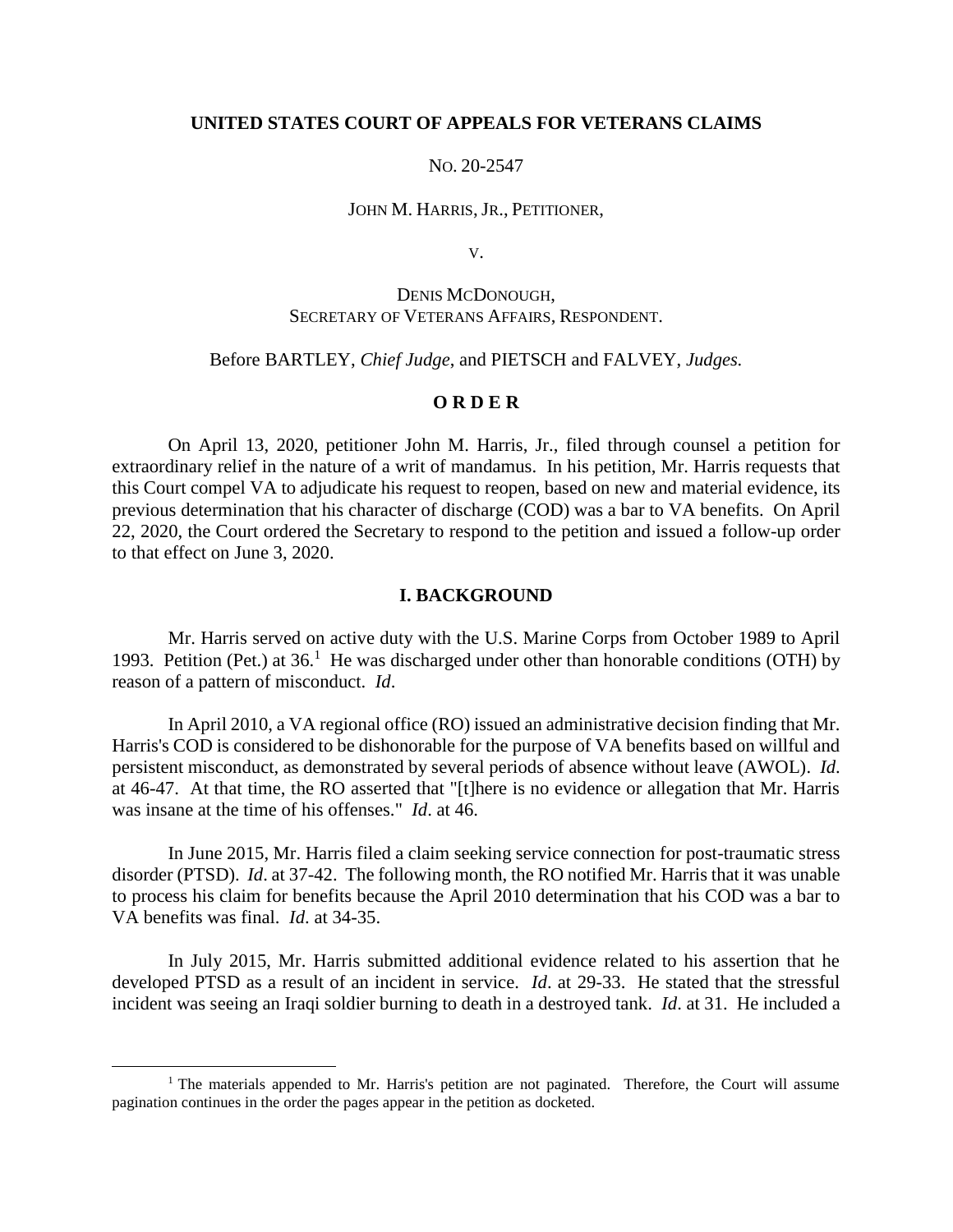medical opinion from a private psychologist, who opined that Mr. Harris has PTSD related to service. *Id*. at 29-30.

In January 2018, Mr. Harris submitted a claim for service connection for, among other things, a mental health condition. *Id*. at 28. In accompanying statements, he asserted that his service stressors were seeing Iraqi soldiers on fire and smelling dead bodies. *Id*. at 23-24. He also stated that he started having trouble with stress, distrusting others, and feeling that "everyone was against [him]" after he deployed to Kuwait. *Id*. at 26. He also reported "feeling a lot of anger toward [his] command" and explained that he "started missing time because [he] was worried about what [he] might do." *Id*. at 27.

In February 2018, the RO notified Mr. Harris that it was "unable to process [his] claim for VA benefits" because the April 2010 determination that his COD was a bar to VA benefits was final. *Id*. at 21-22. In October 2018, Mr. Harris submitted a Notice of Disagreement (NOD) stating that he disagreed with the "COD determination" and explained that he "should be eligible for benefits." *Id*. at 20.

In October 2018, the RO notified Mr. Harris that it had received his NOD and would issue a Statement of the Case in due course. *Id*. at 16-18. However, in January 2020, RO notified Mr. Harris that it would not accept his October 2018 NOD because the one-year time limit to appeal the April 2010 COD determination had passed and that determination was final. *Id*. at 13. The RO explained that, if Mr. Harris disagreed with their decision not to accept his NOD, he had the option to file a supplemental claim, request higher-level review, or appeal to the Board. *Id*.

In February 2020, counsel for Mr. Harris contacted VA and explained that Mr. Harris had attempted to reopen the April 2010 COD determination, but that VA had refused to process that claim and had cancelled a pending appeal on that matter. *Id*. at 12. Counsel noted that "VA has a non-discretionary duty to process claim[s]" and that "even if [] VA believes that new and material evidence has not been submitted, Mr. Harris has the right to challenge this determination." *Id*.

### **II. ARGUMENTS**

In his April 2020 petition to the Court, Mr. Harris asserts that he has a clear and indisputable right to have his eligibility for VA benefits reopened and readjudicated based on his submission of new and material evidence as to his mental state—that is, whether he was insane at the time of the in-service offenses. *Id*. at 6-7. He contends that "[t]he Secretary's duty to process claims and apply the law is nondiscretionary," *id*. at 6, and that VA is obligated to "issue and process an appealable denial" even if it believes that Mr. Harris has not submitted new and material evidence sufficient to reopen his COD determination, *id*. at 7. He argues that he has inadequate alternative means to obtain relief because there are "no established procedures" to compel VA to adjudicate his request to reopen his COD determination based on new and material evidence. *Id*. at 7.

On May 14, 2020, pursuant to the Court's April 22, 2020, order that he file a response to the petition, the Secretary filed his first response, asserting that the petition should be denied. In the first response, the Secretary takes the position that Mr. Harris's October 2018 NOD was not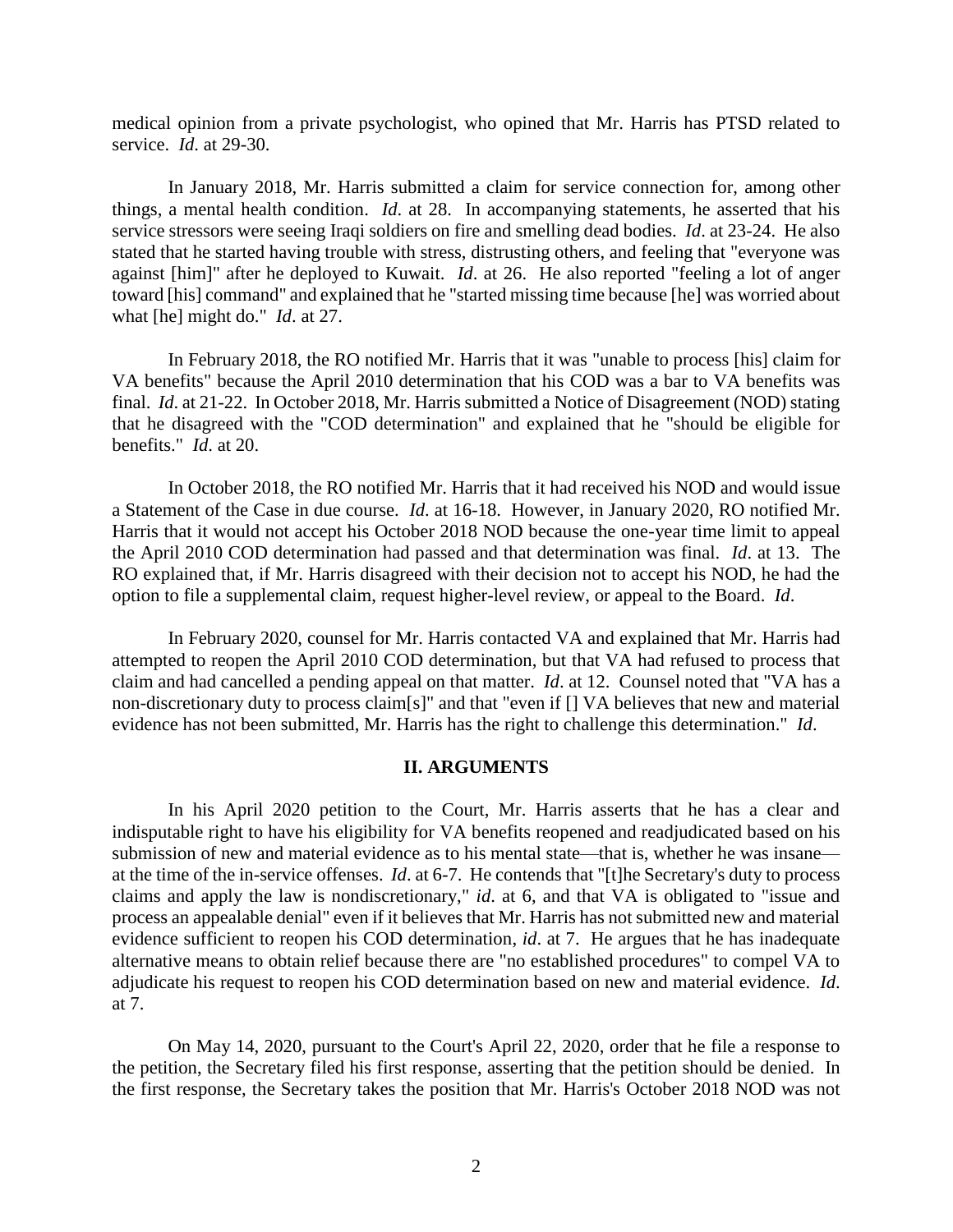timely with respect to the April 2010 COD determination and, therefore, absent an allegation of clear and unmistakable error (CUE) in the April 2010 determination, Mr. Harris "has not demonstrated a clear and indisputable right to a writ." First Response (FR) at 6. As for Mr. Harris's assertion that he had submitted new and material evidence sufficient to reopen his claim, the Secretary argues that the additional evidence did not constitute new and material evidence with respect to the April 2010 COD determination. *Id*. at 6-7. The Secretary contends that Mr. Harris has other means to attain the relief he desires, such as asking the service department to upgrade his discharge or filing an NOD with what the Secretary characterizes as a January 2020 RO decision declining to accept his October 2018 NOD. *Id*. at 8. Therefore, the Secretary asserts, Mr. Harris has not demonstrated the right to, or that circumstances warrant the issuance of, a writ. *Id*. at 9.

On August 5, 2020, pursuant to the Court's June 2, 2020, order that he clarify his first response to the petition, the Secretary filed his second response, again asserting that the petition should be denied. The Secretary argues that any new evidence Mr. Harris had submitted regarding his claimed psychiatric disability was not material with respect to the April 2010 COD determination because it related to his PTSD claim and did not "suggest that his [COD] was honorable or that he was insane at the time he committed the multiple instances of [AWOL]." Second Response (SR) at 4; *see also id.* at 10. The Secretary further argues that, because the February 2018 notification letter was not a decision regarding Mr. Harris's COD, VA cannot accept the October 2018 NOD because it is neither timely as to the April 2010 decision nor to any other COD determination. *Id*. at 7-8. Ultimately, the Secretary contends that a writ is unwarranted in this matter because Mr. Harris has alternative remedies available, such as appealing the January 2020 determination that the October 2018 NOD was untimely as to the April 2010 decision, *id*. at 8, 11, submitting new and material evidence as to his COD, *id*. at 11, or filing a motion for revision of the April 2010 decision on the basis of CUE, *id*.

## **III. ANALYSIS**

Distilled to their essence, Mr. Harris's arguments are that (1) his January 2018 claim for benefits, when read in conjunction with other evidence submitted since April 2010, included a request to reopen the April 2010 COD determination and that (2) VA is refusing to adjudicate that matter. For the reasons set forth below, the Court finds Mr. Harris's arguments persuasive and holds that he is entitled to a writ compelling the Secretary to issue an appealable decision as to whether the evidence submitted since the April 2010 COD determination is new and material with respect to whether his COD is a bar to VA benefits.

This Court has authority to issue extraordinary writs in aid of its prospective jurisdiction pursuant to the All Writs Act, 28 U.S.C. § 1651(a). *See Cox v. West*, 149 F.3d 1360 (Fed. Cir. 1998); *Ramsey v. Nicholson*, 20 Vet.App. 16 (2006). Here, and as discussed in more detail below, Mr. Harris asserts that VA unlawfully refuses to issue a decision affecting the provision of VA benefits. Pet. at 6; *see* 38 U.S.C § 511(a) ("The Secretary shall decide all questions of law and fact necessary to a decision by the Secretary under a law that affects the provision of benefits by the Secretary . . . ."). Because this Court has the statutory jurisdiction to "compel action of the Secretary unlawfully withheld," 38 U.S.C. § 7261(a)(2), the Court concludes that it may consider Mr. Harris's petition.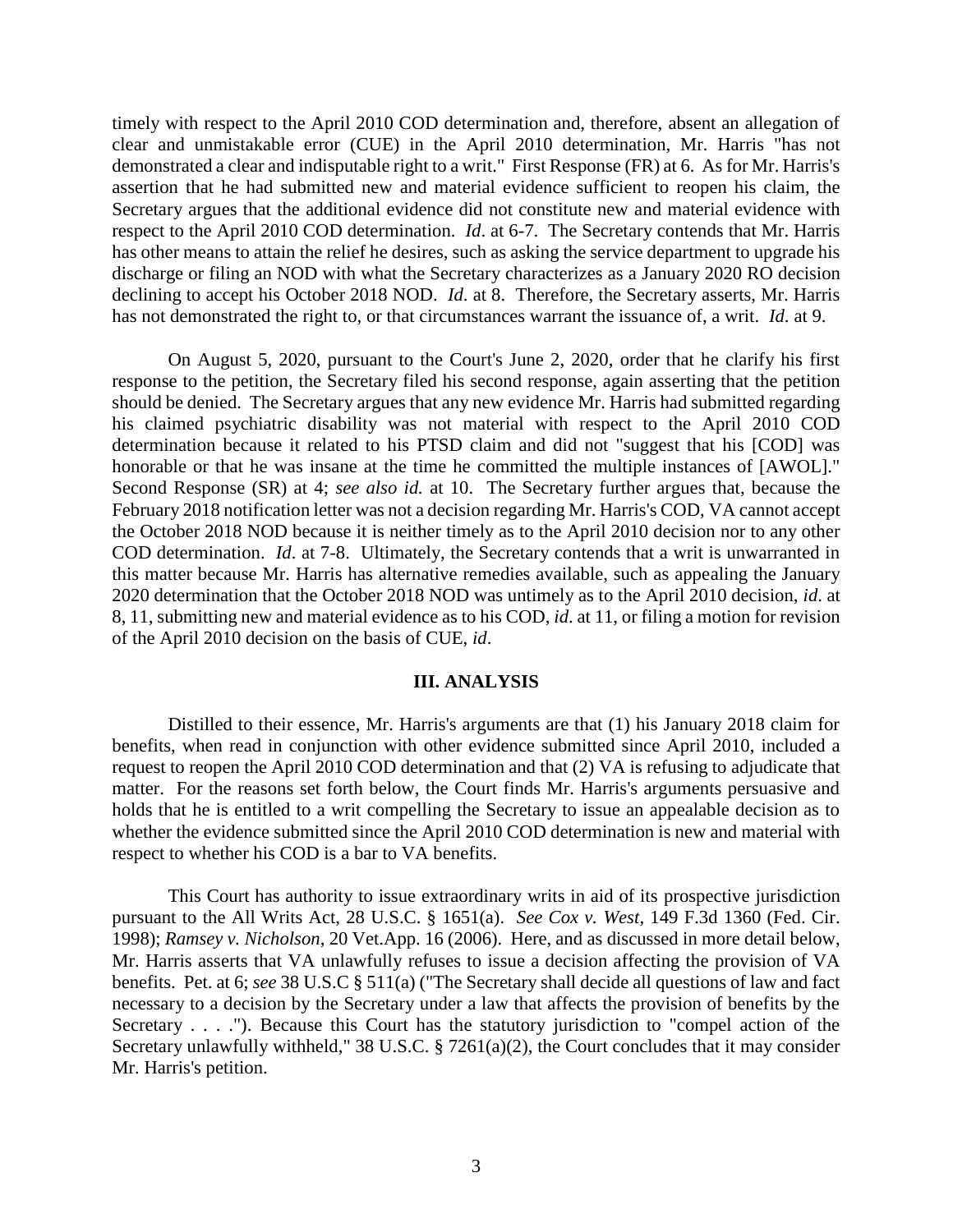"The remedy of mandamus is a drastic one, to be invoked only in extraordinary situations." *Kerr v. U.S. Dist. Ct*., 426 U.S. 394, 402 (1976). Three conditions must be met before the Court can issue a writ: (1) The petitioner must demonstrate the lack of adequate alternative means to obtain the desired relief, thus ensuring that the writ is not used as a substitute for the appeals process; (2) the petitioner must demonstrate a clear and indisputable right to the writ; and (3) the Court must be convinced, given the circumstances, that issuance of the writ is warranted. *See Cheney v. U.S. Dist. Court for D.C*., 542 U.S. 367, 380-81 (2004); *Kelley v. Shinseki*, 26 Vet.App. 183, 186-92 (2013).

As to the first *Cheney* condition, the Secretary asserts that a writ is not warranted because there are adequate alternative means by which Mr. Harris may obtain the desired relief. *See* SR at 12 (asserting that there are a "bevvy of administrative options available"). The Court disagrees.

First, the Secretary asserts that Mr. Harris may ask the service department to upgrade his discharge. FR at 7-9; SR at 9. The Court agrees that Mr. Harris *may* do so, and that VA would be bound by any discharge upgrade granted by the service department. *See* 38 C.F.R. § 3.12(a) (2020) ("A discharge under honorable conditions is binding on [VA] as to character of discharge."); *see also Duro v. Derwinski*, 2 Vet.App. 530, 532 (1992) (holding that, pursuant to 38 C.F.R. § 3.203, a service department finding as to qualifying service for VA benefits is binding on VA). But VA adjudicators, not the service departments, must "make a formal character of discharge determination when presented with a claim for benefits predicated on a service member's other than honorable service." *Robertson v. Shinseki*, 26 Vet.App. 169, 175 (2013), *aff'd sub nom*. *Robertson v. Gibson*, 759 F.3d 1351 (Fed. Cir. 2014). Therefore, the Court disagrees with the Secretary's assertion that the ability to seek administrative relief from a *service department* prevents Mr. Harris from obtaining a writ compelling action by *VA*. SR at 11 (quoting *Cheney*, 542 U.S. at 379 ("[M]andamus may not issue so long as alternative avenues of relief remain available.").

In *Cheney*, and shortly after the language cited by the Secretary, the Supreme Court clarified that any other available means of attaining relief must be "adequate," 542 U.S. at 380, and that the purpose of limiting the issuance of writs is "to ensure that the writ will not be used as a substitute for the regular appeals process," *id*. at 380-81. But the Secretary has not explained why the potential to seek relief from a service department—an entity over which neither the Secretary nor this Court has jurisdiction, *see* 38 U.S.C. § 7261 (the Court's jurisdiction is limited to the review of Board decisions); 38 C.F.R. § 3.12(a) (character of discharge determinations are binding on VA),—is an *adequate* alternative means of obtaining relief from VA's alleged failure to carry out its statutory obligation to issue a decision affecting the provision of VA benefits or is in any way related to the regular appeals process for such decisions, *see Locklear v. Nicholson*, 20 Vet.App. 410, 416 (2006) (holding that the Court will not entertain underdeveloped arguments); *see also* 38 U.S.C. § 511(a). Indeed, what Mr. Harris seeks through this writ is a VA decision that will allow him to avail himself of the regular appeals process, not a substitute for that process. Thus, the Court cannot conclude that the possibility of seeking a discharge upgrade from the service department is an adequate alternative means for Mr. Harris to obtain relief that would bar issuance of a writ in this matter.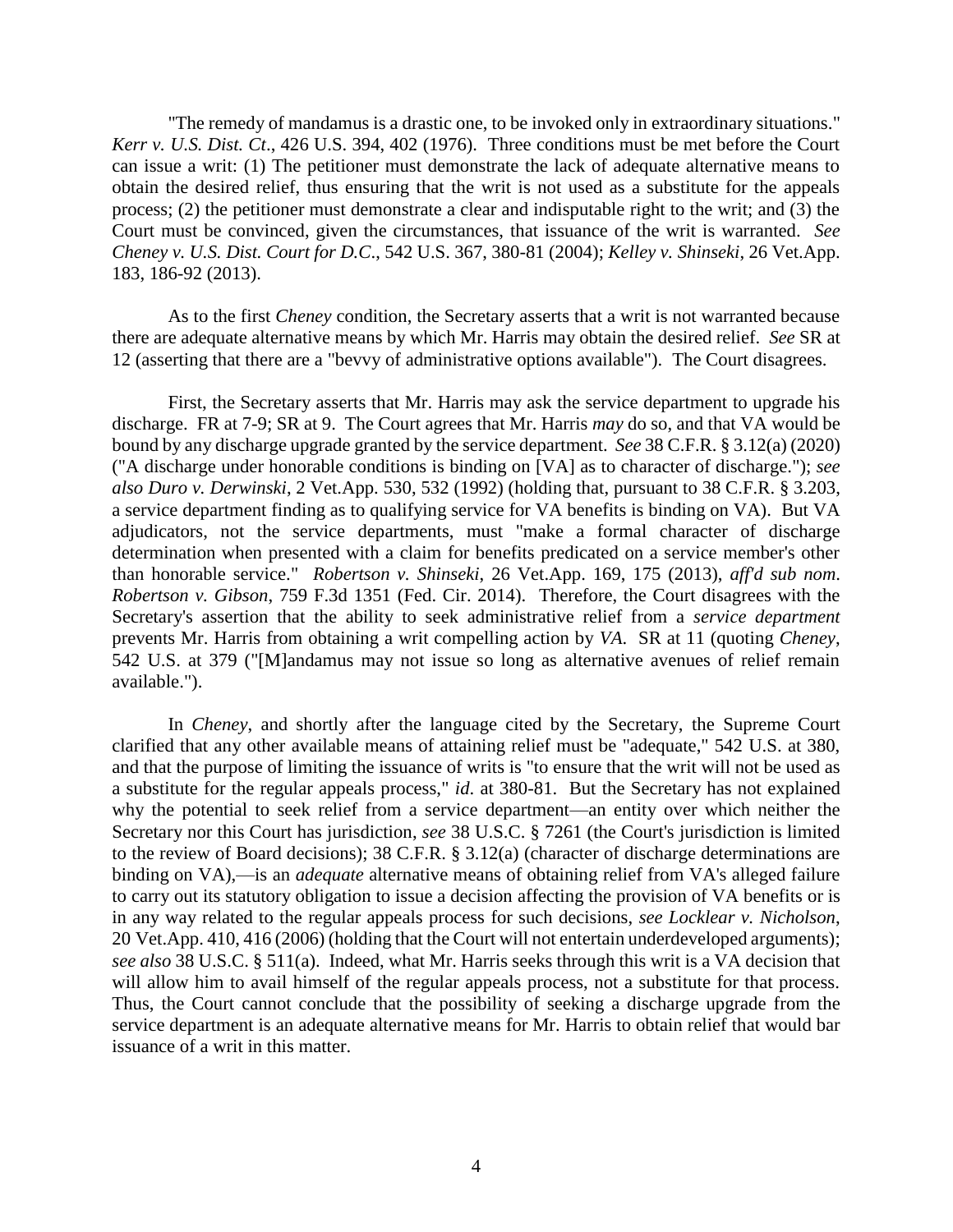Second, the Secretary asserts that Mr. Harris may submit "new and material evidence as to his  $[COD] \ldots$  or make the argument that he was insane at the time he committed the acts that led to his OTH discharge." SR. at  $11-12$ .<sup>2</sup> But the Secretary's argument that this option is an adequate alternative appears to rest, at least in part, on two interrelated assumptions: (1) that the new evidence submitted after the April 2010 decision is not material and, therefore, Mr. Harris has not yet met his burden to reopen the COD determination; and (2) that there is no post-April 2010 COD decision for Mr. Harris to appeal because the February 2018 letter was a mere notification. *See* FR at 6-7; SR at 3-4, 8.

As to the first assumption, the Secretary argues that the new evidence submitted after April 2010 is not material because it pertains to Mr. Harris's claim for PTSD benefits and not to his COD. FR at 7; SR at 3-4. However, the Secretary appears to be adjudicating whether new and material evidence has been submitted for the first time in his response to the Court's order. The Secretary has not explained why a claimant's alleged failure to present a winning argument allows VA to evade its statutory obligation to issue a decision affecting the provision of VA benefits. *See* 38 U.S.C. § 511(a); *see also Locklear*, 20 Vet.App. at 416. In other words, the Secretary has not identified—nor has the Court located—any authority permitting VA to decline to adjudicate a request to reopen a claim based on new and material evidence on the basis that the evidence in question is not new and material.

As for the second assumption, that hits at the crux of the parties' dispute. The Secretary asserts that Mr. Harris may not appeal the February 2018 letter informing him that his COD remained a bar to VA benefits because it is a mere notification and not a decision subject to appeal. *See* SR at 8. But a decision subject to appeal is, in essence, the relief Mr. Harris seeks, and to which he is statutorily entitled. *See* Pet. at 7; 38 U.S.C. § 511(a). And because Mr. Harris's entitlement to a decision is guaranteed by statute, the Court declines to accept the Secretary's assertion that filing a *second* request to reopen the COD determination based on new and material evidence is an adequate alternative means to obtaining a decision as to the *first* request to reopen.

Third, the Secretary asserts that Mr. Harris may appeal the January 2020 RO decision that his October 2018 NOD was not timely with respect to the April 2010 COD determination or raise an assertion of CUE in the April 2010 decision. *See* FR at 8; SR at 8, 11. But Mr. Harris does not dispute VA's determination that the April 2010 COD decision is final or assert that it contains CUE. See Pet. at  $6\n-9$ <sup>3</sup>. He wants VA to issue an appealable decision regarding his claim for benefits and the character of his discharge. And it is clear from the pleadings that the Secretary has not issued, and does not intend to issue, such a decision. Because, in the Secretary's view, the

 $\overline{a}$ 

<sup>&</sup>lt;sup>2</sup> This proposed alternate path to relief—resubmitting the claim that Mr. Harris asserts that he has already submitted—appears, on its face, to introduce additional delay that Mr. Harris could argue is unreasonable. *See Martin v. O'Rourke*, 891 F.3d 1338, 1344-45 (Fed. Cir. 2018) (quoting *Telecomms. Research & Action Ctr. (TRAC) v. FCC*, 750 F.2d 70, 79 (D.C. Cir. 1984)). However, as Mr. Harris asserts that the *TRAC* factors are irrelevant because action has been denied, not delayed, *see* Pet. at 6 n.7, and as the parties have not had opportunity to present argument as to whether any proposed delay is unreasonable, the Court will not address this issue now.

<sup>&</sup>lt;sup>3</sup> Indeed, compelling Mr. Harris to argue facts with which he disagrees is contrary to the spirit of candor toward the tribunal. *See Barela v. Peake*, 22 Vet.App. 155, 159 (2008) (noting that an attorney appearing before this Court is expected to comply with the Model Rules of Professional Conduct); *see also* ABA MODEL RULES OF PROF'L CONDUCT R. 3.3 (Candor Towards the Tribunal).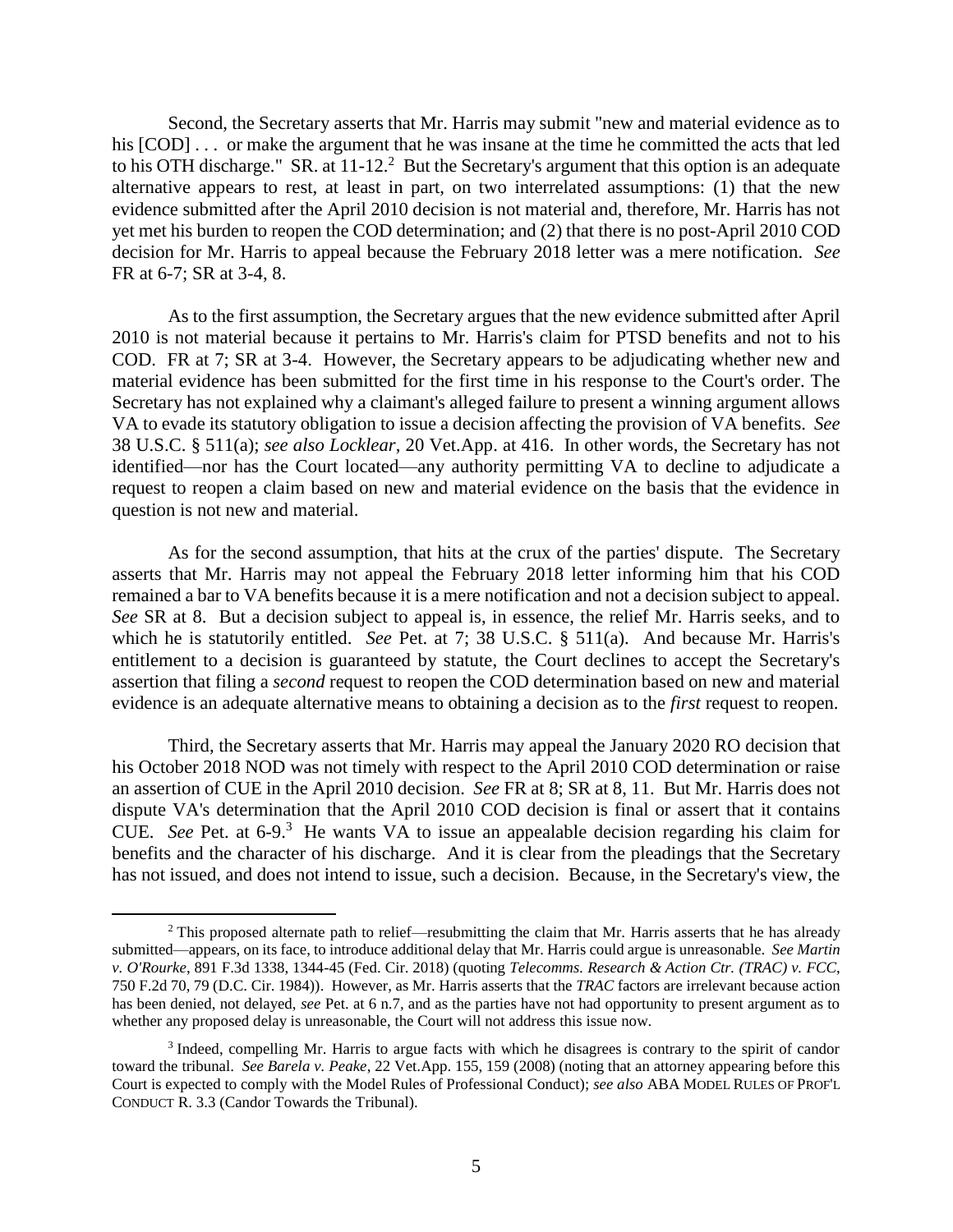only matter that could be appealed from the 2020 RO decision is the discrete determination of whether the 2010 decision is final, an appeal of the 2020 decision would not provide Mr. Harris with the means to obtain a decision addressing his reopening request or service-connection claim. Given the Secretary's representations on appeal and the unique circumstances of this case, the Court cannot conclude that appealing the January 2020 determination that the October 2018 NOD is not timely as to the April 2010 COD or pursuing an allegation of CUE are adequate alternative means for Mr. Harris to obtain the desired relief.

Finally, the Court has considered whether any other adequate alternative means of relief are available to Mr. Harris, including whether he could file a new NOD with the January 2020 RO decision not to accept his October 2018 NOD on the basis that the February 2018 notification letter should be considered an appealable decision. And if the ultimate question at issue was whether the Court should compel VA to consider valid and process an NOD, issuing a writ might be a substitute for the appeals process. Here, however, the February 2018 notification letter, on its face, specifies that no adjudication was rendered, *see* Pet. at 21 (stating that VA is "unable to process" the claim), which is the precise relief sought, *id*. at 1. And as already noted, VA has a statutory obligation to adjudicate VA benefits claims. *See* 38 U.S.C. § 511(a). While the distinction is subtle in this case, it is nonetheless sufficiently significant that the Court is persuaded that this alternative method of relief is not adequate.

To be clear, in granting this writ, the Court is not directing VA to find that new and material evidence has been submitted, that a request to reopen the April 2010 determination was within the scope of Mr. Harris's January 2018 claim, or that his October 2018 NOD is an adequate expression of disagreement with the RO's failure to consider whether he had submitted new and material evidence as to his COD. But any consideration of those questions, at this time, by this Court, is premature, as Mr. Harris is entitled to VA issuance of a decision regarding the provision of VA benefits that is "subject to one review on appeal" to the Board. 38 U.S.C. § 7104; *see* 38 U.S.C. § 511(a); *Hickson v. Shinseki*, 23 Vet.App. 394, 399 (2010) (holding that section 7104(2) applies to claims to reopen); *see also Woznick v. Nicholson*, 19 Vet.App. 198, 201-02 (2005) (holding that speculation that a claimant may not successfully obtain relief is not an adequate basis for refusing to comply with the adjudicatory process).

Ultimately, Mr. Harris's assertion that he lacks adequate alternative means of obtaining the requested relief is persuasive. He asserts that his January 2018 claim, which relates to the provision of VA benefits, includes a request to reopen the April 2010 COD determination. Despite Mr. Harris's statutory entitlement to issuance of an appealable VA decision on his claim, *see* 38 U.S.C. § 511(a), the Secretary argues that Mr. Harris has alternative means of seeking relief. But because those alternative means are not adequate under the facts of this case, the Court holds that Mr. Harris has satisfied the first *Cheney* condition.

As to the second *Cheney* condition, the Court has explained that petitioners have a statutory right to decisions affecting the provision of benefits. *See* 38 U.S.C. § 511(a); *Chisholm v. McDonald*, 28 Vet.App. 240, 243 (2016). Furthermore, petitioners have a "clear and indisputable right to such a decision." *Rosinski v. Wilkie*, 31 Vet.App. 1, 11 (2019). Consequently, the Court concludes that the second *Cheney* condition—that petitioners show a clear and indisputable right to issuance of a writ—is met. *See Cheney*, 542 U.S. at 381.